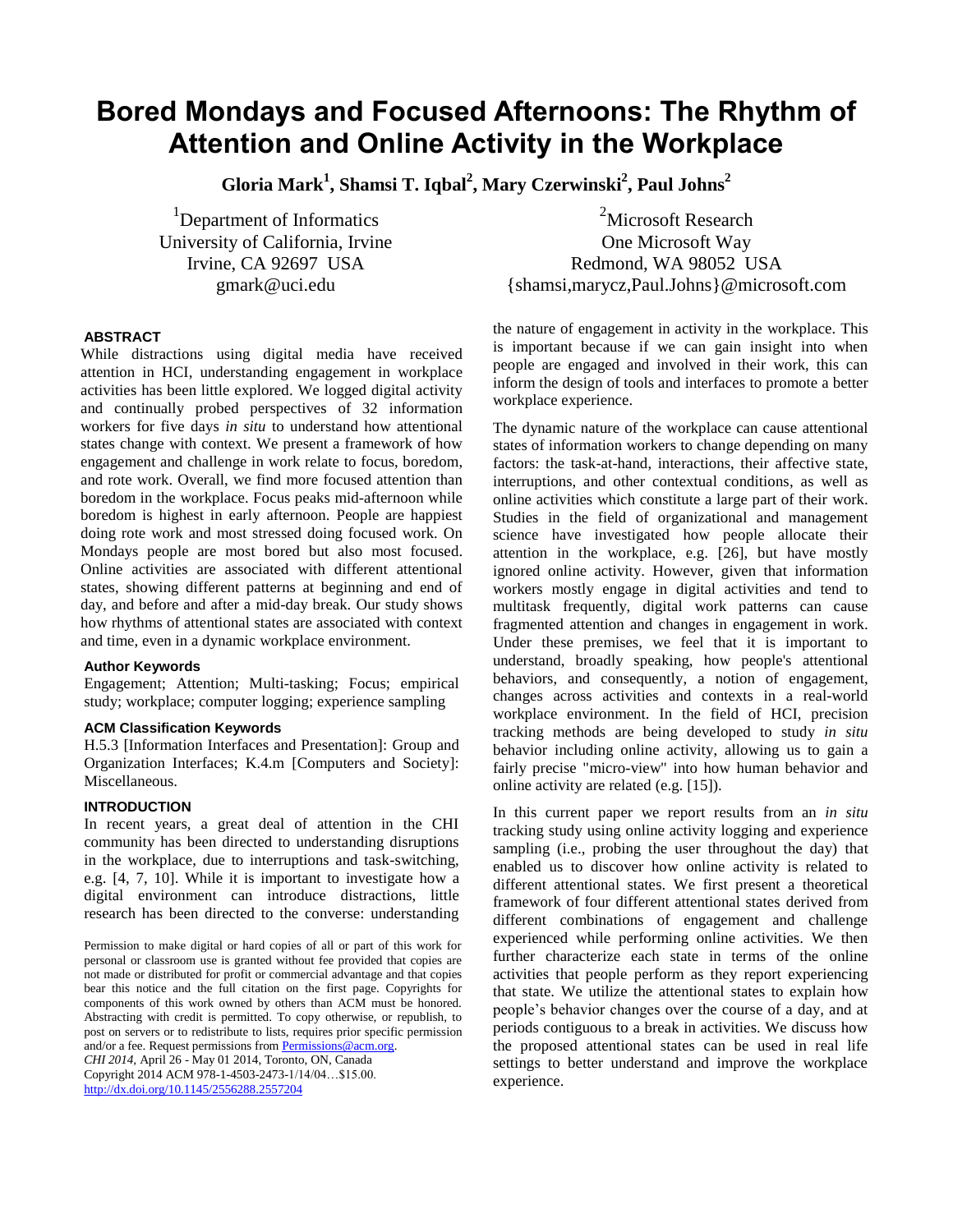#### **RELATED WORK: MULTITASKING AND ATTENTION**

We first review studies related to attention and work in the HCI field, and then concepts closely related to engagement.

#### **Multitasking and Disruption**

A large body of work has focused on how multitasking impacts attention in the workplace, primarily focusing on the distraction caused to an ongoing task that is interrupted by another activity. Czerwinski et al. [\[4\]](#page-9-0) showed from a diary study how information workers switch activities due to interruptions in the workplace, focusing on the difficulty of the continuous switching of context. Iqbal and Horvitz [\[10\]](#page-9-2) studied how external interruptions cause information workers to enter into a 'chain of distraction' where stages of preparation, diversion, resumption and recovery can describe the time away from an ongoing task. Gonzalez and Mark [\[7\]](#page-9-1) reported on how information workers conceptualize and organize basic units of tasks and how switching occurs across these conceptual units. In the mobile domain, Karlson et al. [\[11\]](#page-9-5) found that tasks on mobile phones become fragmented across devices and they identified challenges that exist in resuming these tasks.

While most studies have looked at distraction due to multitasking, no study to our knowledge in the HCI field has focused on the converse--how engagement and challenge are associated with a person's current type of activity. Such characterizations can provide insight into when a person is focused and consequently more productive as well as providing an understanding of when downtime occurs and what types of activities entail lack of focus.

#### **Engagement in the workplace**

Other theoretical constructs exist that can be related to engagement in activity. *Cognitive absorption* refers to when people experience total immersion in an activity, characterized by deep enjoyment, a feeling of control, curiosity, and not realizing the passing of time. Cognitive absorption has been shown to be associated with ease of use and perceived usefulness of IT [\[1\]](#page-9-6). *Cognitive engagement* is similar to absorption, involving curiosity, deep interest and attentional focus, but without a feeling of control of the situation [\[25\]](#page-9-7).

*Mindfulness* refers to a psychological state focused on phenomena (both externally and internally) with the emphasis that attention is geared to the present moment [\[5\]](#page-9-8). Weick characterizes mindfulness in organizational work as being aware of fine detail, affording the capacity to discover and manage unexpected events [\[26\]](#page-9-3).

*Flow* refers to a state of total immersion in an activity, where according to Csikszentmihalyi [\[3\]](#page-9-9): "*Nothing else seems to matter.*" High challenge and high use of one's skills are preconditions for the flow state; however, their presence do not guarantee that the flow state will occur. Tasks that are not challenging rarely are associated with flow, whereas tasks that present challenges, utilizing one's skills, and that require attention, can be associated with the

flow experience [\[16\]](#page-9-10). Time spent with engaging and challenging activities is positively correlated with a high quality of experience [\[12\]](#page-9-11).

Flow, absorption, and cognitive engagement have been found to be associated with high positive affect [\[1,](#page-9-6) [3,](#page-9-9) [25\]](#page-9-7), while states of boredom are associated with negative affect [\[16\]](#page-9-10). On the other hand, Schallberger [\[19\]](#page-9-12) found that challenge in work could involve both high positive and negative affect. The underlying dimension is activation which could relate to either type of affect. Testing this idea, Gross et al., [\[8\]](#page-9-13) found that positive events in the workplace result in resource replenishment, especially under conditions of chronic stress or duress. They argue that positive events could either replenish or deplete cognitive resources.

The concepts of flow, engagement and absorption are relevant to our work as they refer to active states of attention, e.g., as Weick and Sutcliffe [\[26\]](#page-9-3) describe: "*the capacity to take action.*" More specifically, they are associated with times when people are highly engrossed in their activity. However, we are also interested in states of attention when engagement in work may not be high.

## **ACTIVITY ENGAGEMENT AND CHALLENGE IN WORK**

We are interested in gaining a perspective on the counter phenomenon to distractedness due to digital media (e.g. [\[4,](#page-9-0) [7,](#page-9-1) [10\]](#page-9-2)): what is associated with people's engagement in their digital activity at work? For example, if we consider email usage, on the average, are people engaged and challenged in managing their email or is this more of a mechanical task? Are there certain times of the day when people have more of a focused effort in their work and other times when they tend to be less engaged? Are people happier when they are focused in online activity or rather when the work they are doing is more of a rote task?

We first began conceptualizing this problem by measuring engagement in activity. However, measuring engagement does not reveal a full picture about how one relates to an activity. One can be engaged in work that is quite effortless, such as copying figures, or filling out forms. On the other hand, one might be engaged in a task that is more consuming, presenting a challenge to their skills, i.e., that involves a mental effort such as writing an article. It is important to consider both engagement and challenge together, as these have been associated with creativity in work [\[12\]](#page-9-11).

Therefore, to measure engagement in work where people are also expending mental effort, we also consider how much of a challenge that activity presents to the user. We define challenge as the amount of mental effort that one must exert to perform an activity. We therefore measured two dimensions that we feel are highly relevant in capturing task involvement the workplace: the degree to which one is engaged in the activity, and the degree to which one is challenged in the activity. The choice of these dimensions is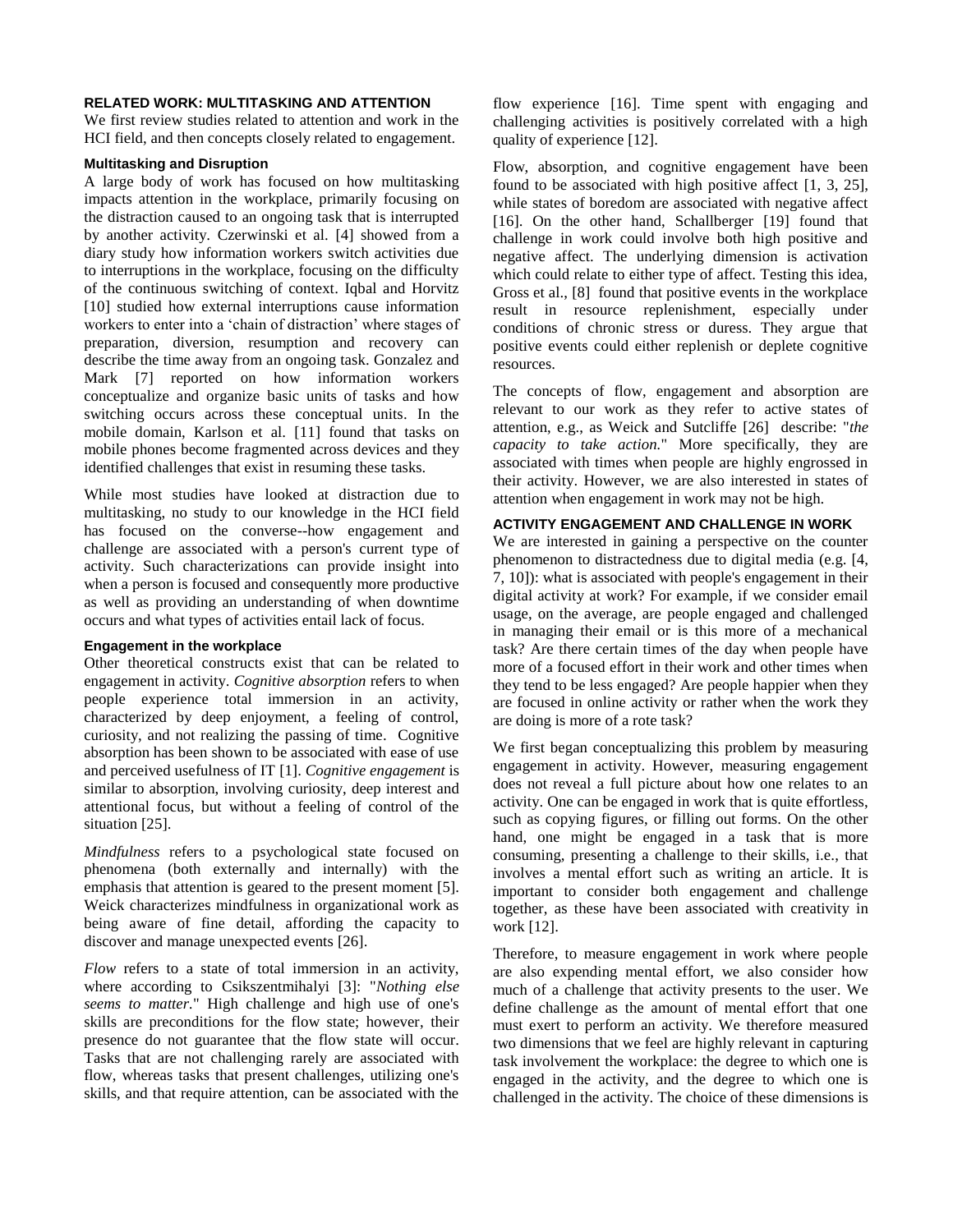informed by those used commonly in studies measuring quality of experience, for example, in relation to work and leisure (for a review see [\[9\]](#page-9-14)).

| Engagement-High         |                          |  |  |
|-------------------------|--------------------------|--|--|
| Q2: Highly Engaged, not | Q1: Highly Engaged and   |  |  |
| Challenged: "Rote"      | Challenged: "Focus"      |  |  |
| Challenge-Low           | <b>Challenge-High</b>    |  |  |
| Q3: Low Engagement, not | Q4: Low Engagement, High |  |  |
| Challenged: "Bored"     | Challenge: "Frustrated"  |  |  |

#### **Engagement-Low**

## **Figure 1. A theoretical framework of quadrants representing different attentional states in the workplace.**

*Engagement* in work has been studied extensively. We follow the definition of Schaufelli et al. [\[20\]](#page-9-15), who define engagement as a state of mind where one feels absorbed and dedicated in work. For a review on how engagement has been characterized and studied with work, see [\[13\]](#page-9-16). Importantly, users' self-ratings of engagement, found to have situational validity, have been used in numerous experience sampling studies--see [\[9\]](#page-9-14) for a review.

*Challenge* has also been studied thoroughly in the workplace and has been validated as a construct in experience-sampling studies as part of the experience of "flow." See [\[9\]](#page-9-14) for a review of different contexts in which challenge has been measured.

## **Focus, Boredom, and Rote work: A theoretical framework**

To visually conceptualize different types of task involvement that people might experience in the workplace at different times in terms of engagement and challenge, we present a theoretical framework, as shown in Figure 1. We expect that people fluctuate across these attentional state boundaries throughout the day, depending on the task, interactions, and other contextual factors.

The upper right quadrant (**Q1**) indicates that at times people may be highly engaged in an activity and also challenged. This quadrant represents a temporal state when people feel absorbed in an activity, i.e., are "active" in their focus of attention because the activity requires some amount of mental effort. In English slang terms, perhaps the best characterization is that people are "into" their work. We are interested in examining those times during the workday when people experience activities of this nature. We apply the label of "Focus" for this quadrant to refer to a state where people are actively focused and feel that the activity affords some degree of challenge to their particular skill set.

The upper left quadrant (**Q2**) refers to times when people feel engaged but not challenged. This state can characterize an activity that requires attention but requires little mental effort to accomplish. An example might be transcribing numbers or playing an online game such as solitaire. We label this quadrant "Rote" to refer to a state where people are engaged, but the work is not challenging. Rote work is defined as "*mechanical or unthinking routine or repetition*" (Merriam-Webster).

The lower left quadrant (**Q3**) depicts those times during the workday when one feels neither engaged nor challenged in their work. These feelings could be consistent with a feeling of boredom and we label this quadrant "Bored". The lower right quadrant (**Q4**) describes a state where one feels challenged but is not engaged in work. An example of such activity is when a software developer feels that a bug is very difficult to solve and has little to no interest in working on it. We label this quadrant "Frustrated."

We emphasize that our labels are merely used as referents and may not fully characterize the definitions precisely. It is worth mentioning that this set of dimensions is related to the dimensions used to measure the *preconditions* for the experience of flow [\[9\]](#page-9-14). People who experience flow describe the experience as one involving high concentration, engagement, absorption, and challenge in the activity. It is important to note that our framework does not specifically identify a flow experience. Rather we are simply using the concept of flow as an example of the type of experience that people *could* experience if people's selfreports occur in the upper right quadrant. While the Focus quadrant in our framework is most relevant to flow, it captures a subset of characteristics specific to flow, namely engagement and challenge. We feel that it is important to understand when people are experiencing a "Focus" in work activity because it has been shown that being highly engaged and challenged in work is correlated with motivation, activation, concentration, creativity, and satisfaction [\[12\]](#page-9-11).

## **RESEARCH QUESTIONS**

How do people's engagement and feeling of challenge correspond with their task activity? The workplace is dynamic and we expect that information workers can change their psychological states of attention depending on a host of factors: their task-at-hand, interactions, their affective state, interruptions, and other contextual conditions. Our goal is to understand how a feeling of being involved in work is related to the use of digital technology. We have broken this broad question down into several research questions.

*RQ1. How is affect, in terms of valence, associated with different attentional states?* Are people happiest when their attention is focused in the workplace? Valence [\[18\]](#page-9-17) refers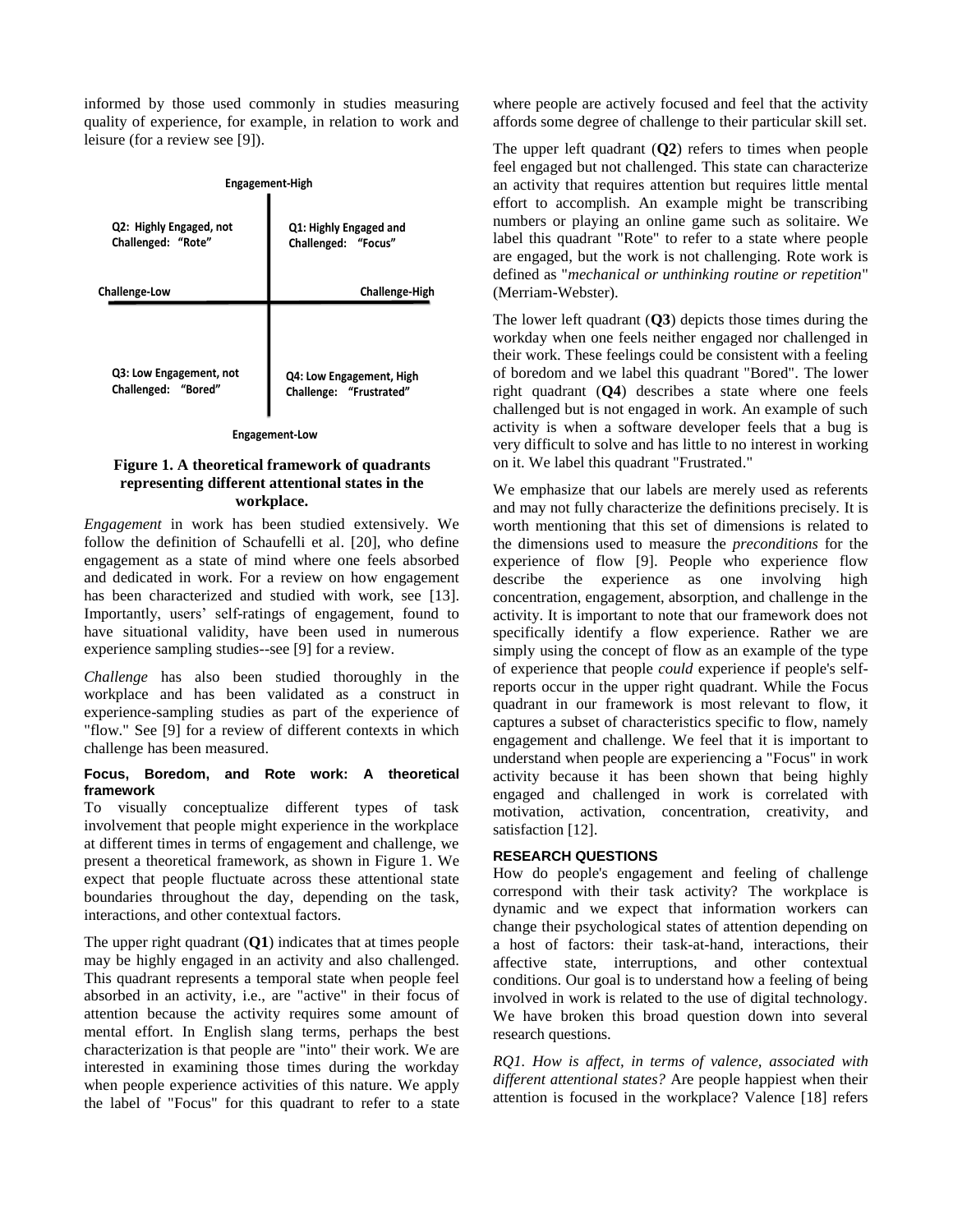to the range of positive to negative emotions one might feel (usually together with the dimensions of arousal) and has been widely used to study affective state [\[21\]](#page-9-18). We will investigate the relationship of the different attentional states in our framework using valence. In particular, we will examine whether focused effort in work is associated with positive affect as flow, engagement and absorption studies suggest [\[1,](#page-9-6) [3,](#page-9-9) [25\]](#page-9-7), or rather, because it also encompasses challenge [\[19\]](#page-9-12), is it associated with negative affect? Also, as Tschan et al. [\[24\]](#page-9-19) have shown that one's organizational work role is related to the emotional quality of life, we will examine the influence of work role as well.

*RQ2. How do people's attentional states change over the course of the day? Can we find temporal patterns that correspond to focus and boredom in individuals?* Some work has suggested that people may have different "rhythms" of work. Begole and Tang [\[2\]](#page-9-20) looked at people's email usage and showed that people tend to exhibit fairly regular rhythms for some digital activity. With this research question we examine whether we can detect discernible temporal patterns of behavior of focused attention and boredom concurrent with other media usage.

*RQ3. How are different attentional states related to online activities?* Related to RQ2, we examine how different types of digital activity relate to measures of engagement and challenge, i.e., to the quadrants as shown in Fig. 1. It is an open question to what extent people feel engaged and challenged when they conduct activities such as reading email or using Facebook in the workplace.

*RQ4. How do people's attentional states change over the course of the week?* Might people's attentional states vary depending on the day of the week? Does the so-called Blue Monday effect, where people are in a bad mood on Mondays [\[22\]](#page-9-21), affect the ability to focus, or after a weekend break might people be more focused? Does focused behavior wax or wane over the week? Here we compare attentional states to online behaviors over the week.

*RQ5. Does a break in work replenish attentional resources?* This question addresses two times of the workday: *(a) Are people more (or less) focused at the beginning or end of day? (b) Are people more (or less) focused before or after lunch, which represents a mid-day break?* There is some reason to believe that people might be more focused when starting work at the beginning of the day or after a break. A study of rulings of Israeli judges found that more favorable rulings were given at the beginning of the day, and after a lunch break. [\[6\]](#page-9-22). One explanation for this result could be that breaks can lead to higher positive affect (possibly accompanied by lower mental workload) which in turn can restore people's mental resources when depleted [\[23\]](#page-9-23).

## **METHODOLOGY**

We conducted an *in situ* study in the fall of 2012 at a large U.S. corporation. We used a mixed-methods approach where we combined automatic data collection of digital activity with experience sampling. The automated data collection allowed us to track a wide range of digital activities with detailed precision. Experience sampling was used to collect user perceptions of engagement and challenge, as well as other self-report measures at intervals throughout the day. We also deployed surveys for other subjective and demographic measures. Further details of these, and other, measures not reported in this paper can be found in  $[14]$ .

*Participants* were recruited through advertising, convenience sampling and recommendations of participants. Thirty-two people (17 females, 15 males) participated. Participants included researchers (15), managers, administrators, an engineer, a department director, a designer, and a consultant.

*Methodology.* Each participant was observed for a period of five days, Monday through Friday, for most people. When participants traveled or missed a day, they made up the missed day the following week (in most cases). The computer logging software and experience sampling software were installed on participants' computers the Friday before the study began. Participants were assured of anonymity in their data.

We logged online interactions with custom-built software that captured all activity in the Windows 7.0 Operating System. This included beginning and end times for the lifespan of every window, and the beginning and end times for every instance of every foreground window. Mouse and keyboard activity were captured, as was computer sleep mode, so that we could ignore periods of time when a window was open but was not being used in the foreground. Capturing what email was being read or any other application interaction was not collected due to privacy and technical limitations.

We used *experience sampling,* in the form of a small popup window that appeared on the computer screen to capture the participants' perspective *in situ*, i.e., as the situated nature of the environment changes. Experience sampling has been shown to have internal validity as well as external validity [\[9\]](#page-9-14). Experience sampling has been used extensively in studies to capture the flow experience [\[9\]](#page-9-14). We used a hybrid interval-contingent and event-contingent sampling approach [\[9\]](#page-9-14). The sampling was done: 1) whenever a user left email after uninterrupted active use in that application for at least three consecutive minutes or when in Facebook after a full minute, and 2) whenever a user logged into Windows or unlocked the screen saver (event-contingent). If 15 minutes passed without a sampling, then a probe was triggered (interval-contingent).

Participants were instructed to go about their usual workday activities and were told to answer the experience sampling probes when the probe windows popped up on their computer screens. We emphasized that they should answer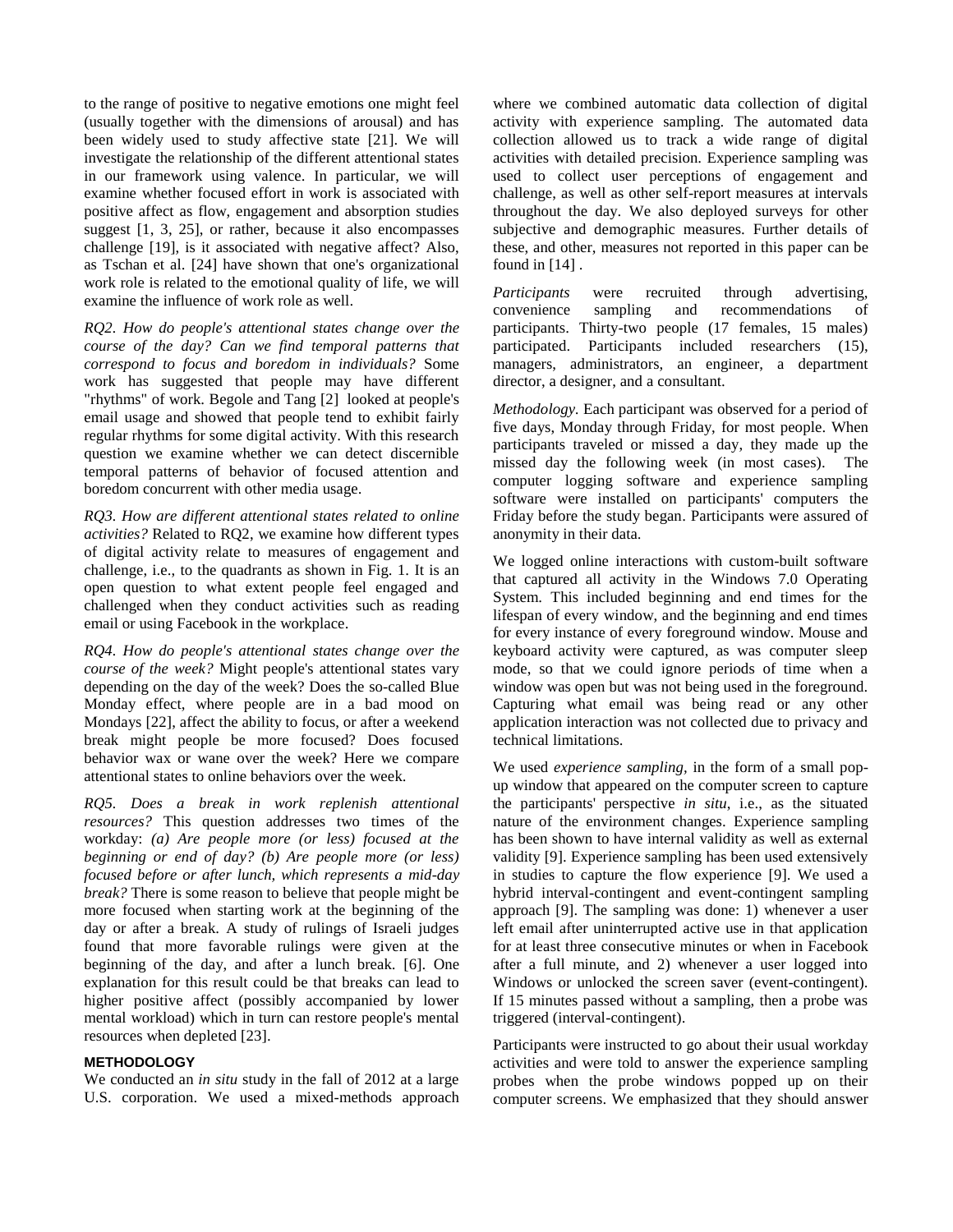the probe questions as accurately as possible but they could cancel the probe window at any time. Subjects were given the following verbal and written instructions:

"Sometimes the rating scale will pop up and may annoy you, especially if you were in the middle of doing something. If you feel annoyed, do not rate your mood based on the annoyance of the pop-up window. Instead, rate your experience based on the task or interaction you were doing at the time of the pop-up window. If you feel that you cannot rate your mood fairly due to the annoyance of the pop-up window, then hit 'cancel' and the window will disappear."

We used rating scales used in other experience sampling approaches [21] to measure the following: for Engagement, participants were asked 'In the task/interaction you were just doing: How Engaged Were You?' using a 6-point Likert scale (0=Not at All; 5=Extremely). To measure Challenge, participants were asked the same question as above, but instead: "How Challenged Were You?' using the same Likert scale: (0=Not at All; 5=Extremely). We also measured Valence (positive and negative affect) and Arousal using the question "Please rate how you feel right now", based on Russell's 2-dimensional Circumplex model [\[18\]](#page-9-17). Valence was measured on a horizontal scale which corresponded to a range of -200 (negative affect) to +200 (positive affect). Arousal was measured on a vertical axis that crossed the Valence axis using a range of -200 (low arousal) to  $+200$  (high arousal). Subjects were asked to click with their cursor on that point in the 2x2 grid that best expressed their feeling "right now." The timestamp when participants submitted the probe was recorded. Valence measures have been reported to have high internal consistency [\[9\]](#page-9-14). For a review of the Circumplex measure for Valence/Arousal, including its validity, see [\[17\]](#page-9-25).

# **RESULTS**

We collected data on each of the 32 participants for 5 days each, for a total of 160 person-days, or 1,509 hours of data collection. Our computer logging software collected 91,409 computer window switches. We collected 2,809 experience sampling probes. Each person averaged 17.56 probe responses per day, for an average of 87.8 probe responses per participant over the five study days.

Experience sampling studies of flow have mostly used normalized scores in analyses [\[16\]](#page-9-10). We thus normalized all responses. We chose to exclude the mid-range values and just use the top and bottom thirds of the normalized responses as our intent was to investigate those aspects of the participant experience which we felt better corresponded to our framework in Figure 1. Mid-scale ratings are more ambiguous in their interpretation. We thus combined the top third of the normalized Engagement ratings and top third of the normalized Challenge ratings to create the category of "Focus" (Q1, see Fig. 1). The top third of normalized Engagement ratings and bottom third of normalized Challenge ratings were combined for the category of "Rote" (Q2). The bottom third of normalized Engagement ratings and bottom third of normalized Challenge ratings were combined for the category of "Bored" (Q3) and the bottom third of normalized Engagement and top third of normalized Challenge ratings were combined to yield the category of "Frustrated" (Q4). As only seven responses occurred in Q4 ("Frustrated"), we disregarded this category for the rest of our reported analyses. Of all the probe responses, 42.9% occurred in one of the four quadrants in Fig. 1. All participants gave ratings in two or more quadrants; only five participants did not have a rating in all three quadrants during the study period. Participants' end-of-day ratings on their feeling of productivity for the day showed no significant association with any of the four quadrants.

## **RQ1. Valence and activity involvement**

Our first research question asked how attentional state is associated with positive affect, represented by the Valence measure. We compared Valence self-reports between the three quadrants. We used a linear mixed model (LMM), with Subjects as random effects, to handle the correlated data. There was a significant difference of Valence levels among quadrants: F(2, 1134)= 53.17, p<.0001. A Bonferroni test set at .05 showed a significant difference among all means. Contrary to our expectation, participants had the highest positive affect when they were doing "Rote" work: being highly engaged but not very challenged, and were the least happy when bored (Q3). Mean Valence (nonnormalized) ratings (on a scale of  $-200$  to  $+200$ ) are: Focus=34.49, SE=7.15, Rote=77.36, SE= 7.76 Bored=18.82, SE=7.22.

Prior work in flow suggests that being in a state of flow causes people to be happy [\[3\]](#page-9-9); however, our results did not find this to be the case for Focus, the state in our framework closest to flow. To investigate this further, we reasoned that focused activities may occasionally cause stress, which may be responsible for why people are not happiest when reporting they are focused (Q1). Depending on the situation, stress can influence affect [\[21\]](#page-9-18).

To further understand the relationship between affect and the attentional states in our framework, and stress in particular, we looked deeper into the mood ratings of Valence and Arousal collected through the self-reports. Stress is defined as high arousal and low valence [\[17\]](#page-9-25) and has been well validated with experience sampling [\[18\]](#page-9-17). We normalized the Valence and Arousal ratings. We divided up our valence and arousal measures into four categories, generically labeled: "**Happy**" (Valence >0 and Arousal >0); "**Stressed**" (Valence < 0 and Arousal > 0); "**Calm**" (Valence  $> 0$ , Arousal  $< 0$ ) and "**Bad Mood**" (Valence  $< 0$ , Arousal  $<$  0). Note that self-reports of '0' are not included in the mood ratings. Again, we use these terms simply as referents for readability; mood states associated with the circumplex model are more nuanced [18].

Table 1 shows the counts of all participants' self-reports of Mood Types x Attentional states. To handle the correlated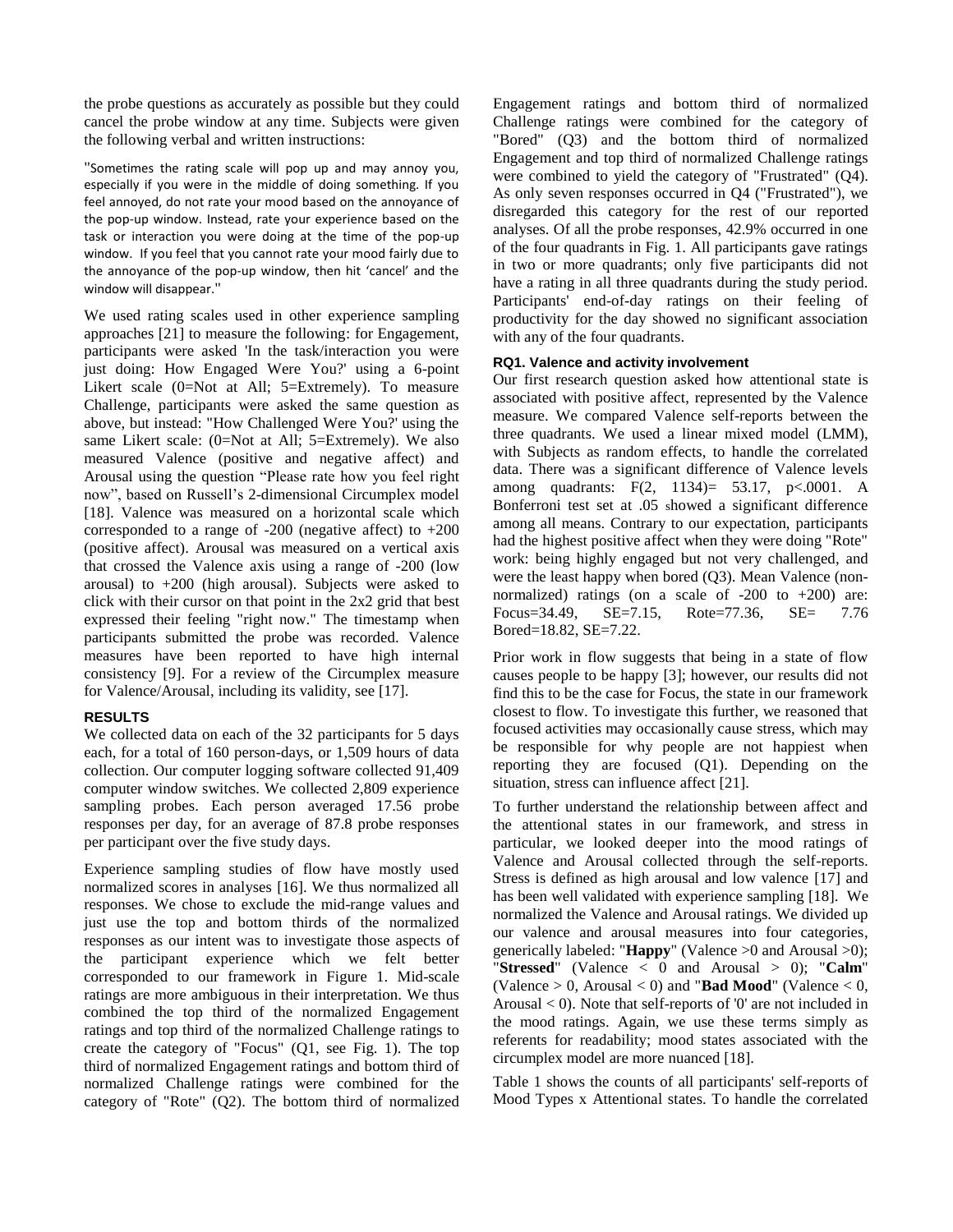| <b>Mood Type</b> |            |               |            |              |              |
|------------------|------------|---------------|------------|--------------|--------------|
|                  | <b>Bad</b> | <b>Stress</b> | Calm       | <b>Happy</b> | <b>Total</b> |
|                  | mood       |               |            |              |              |
| <b>Bored</b>     | 194        | 55            | 110        | 47           | 406          |
|                  | $(47.8\%)$ | $(13.5\%)$    | $(27.1\%)$ | $(11.6\%)$   | $(100\%)$    |
|                  | $(67.8\%)$ | $(22.6\%)$    | $(60.4\%)$ | $(11.0\%)$   |              |
| Rote             | 21         | 39            | 27         | 129          | 216          |
|                  | $9.7\%$    | $(18.1\%)$    | $(12.5\%)$ | $(59.7\%)$   | $(100\%)$    |
|                  | $(7.3\%)$  | $(16.0\%)$    | $(14.8\%)$ | $(30.1\%)$   |              |
| <b>Focus</b>     | 71         | 149           | 45         | 253          | 518          |
|                  | $(13.7\%)$ | $(28.8\%)$    | $(8.7\%)$  | $(48.8\%)$   | $(100\%)$    |
|                  | $(24.8\%)$ | $(61.3\%)$    | (24.7%)    | $(59.0\%)$   |              |
| Total            | 286        | 243           | 182        | 429          | 1140         |

**Table 1. Counts of self-reports: Mood Type over the different quadrants. Row percentages are above column percentages in parentheses.**

data within participants, we conducted a generalized linear mixed model analysis (**GLMM**) in SPSS which can be used for categorical dependent variables. We found a significant relationship between Mood Type and Quadrant: F(6, 1132)=45.76, p<.0001. In Q1 (Focus), most people selfreported as happy. Yet when people do rote work (Q2), they also mostly report being happy. When people are bored (Q3), they also mostly report being in a bad mood. Of all stress self-reports, most occurred in Focus (61.3%), whereas only 16.0% occurred in Rote and 22.6% in Bored.

Therefore, because a higher percentage of stress reports occurred in Focus, this could be an explanation for why people did not report having the most positive affect in this state. When people are consumed by an activity, it can be either gratifying or stressful, depending on the context [\[24\]](#page-9-19).

As degree of work involvement could be tied to gender or one's work role [\[24\]](#page-9-19), we examined these factors. In the survey, participants identified their work roles and these were coded into three categories: concerning Administration and technical support (5 people), Research (19), and Management (8). A multivariate GLM test showed no significant difference for Gender or Work Role with attentional state.

## **RQ2. Focus at 3 p.m.: Time of day and activity involvement**

In this research question we reasoned that Focus and Boredom reports range over the time of day in relation to other digital activity (and other contextual factors which could be related to time). Fig. 2 shows how self-reports in the Bored and Focus quadrants change over the course of the day, averaged over all days and all subjects. The time span is 7 a.m. to 9 p.m.

Overall, participants report being more focused than bored in the workplace. People are most focused in their work mid-afternoon, with a peak at 2-3 p.m. when the use of productivity apps (e.g., Word, Excel, Visual studio), Email, and viewing the Inbox/Calendar app are at their highest usage. Focus is also high at 11 a.m., which is generally



**Figure 2. Focus, Rote and Boredom ratings over the course of the day, in relation to other digital activity, averaged over 32 subjects, 5 days. Error bars for Focus, Rote and Bored show SE of the mean.**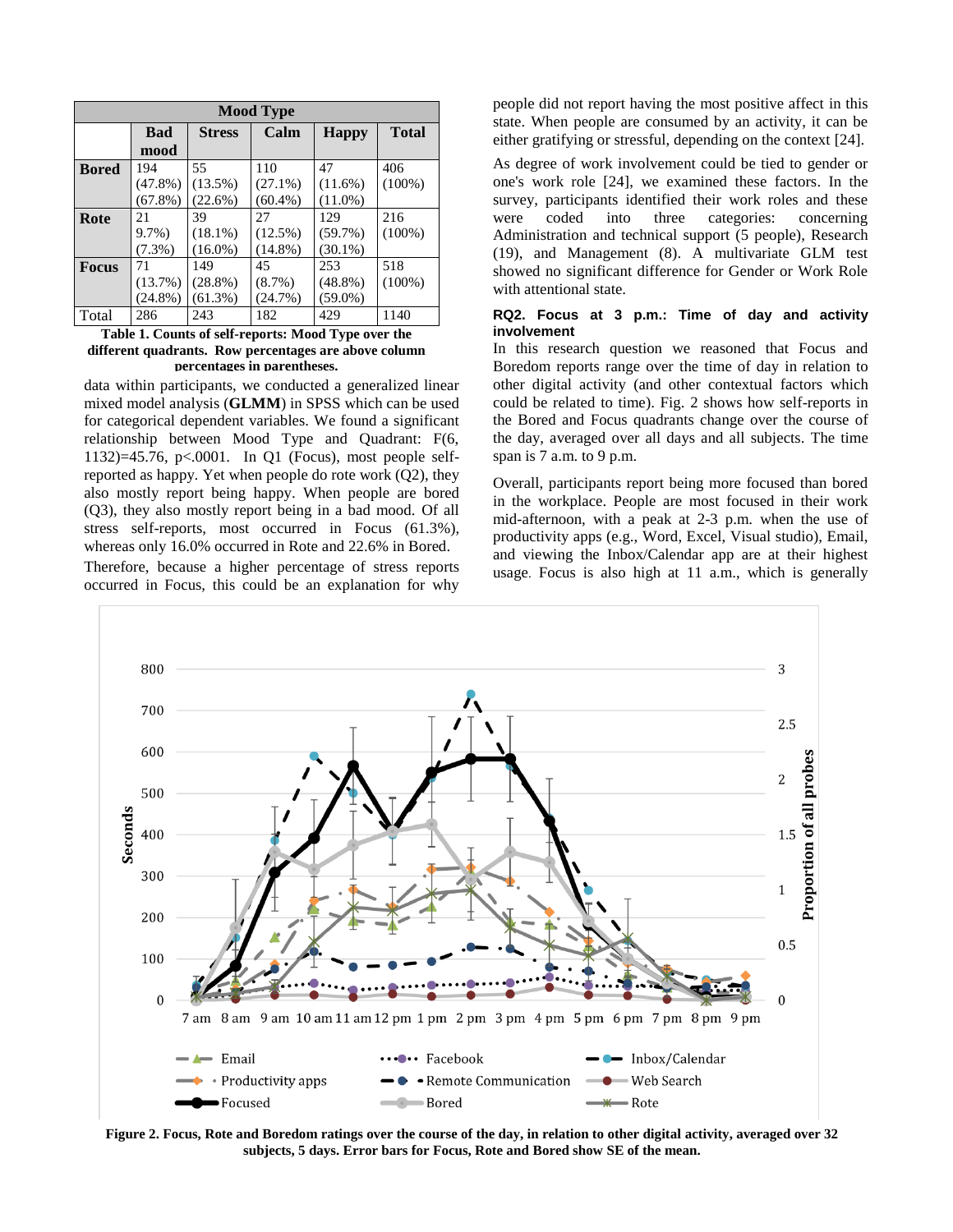

**Figure 3. Means of online activity (sec. and counts 10 min.** 

before a break for lunch, when the reports then dip. After peaking mid-afternoon, Focus reports continue to decline until when most people typically leave work. The majority of participants report being most Bored at the beginning of the day (9 a.m.), and Bored reports peak at 1 p.m. Boredom is at the lowest at 2 p.m. Remote communication (e.g., Skype, Instant messaging) is highest at 10 a.m. and between 2 and 3 p.m. The use of FB, non-work email (i.e., web email), and information seeking (i.e., web search) is done continually throughout the day in a fairly uniform manner.

## **RQ3. The not-so-boring work of email: Digital activity and focus**

While fig. 2 shows the data averaged over all participants, in this research question we take individual differences into account, investigating how different types of online activity relate to the amount of engagement and challenge experienced. We compared computer activity that occurred in a window of time 10 minutes prior to each probe, for the most frequently used applications selected from fig. 2 (duration measured in seconds): Email reading/writing (**Email**), Facebook (**FB**), Email inbox and Calendar viewing<sup>1</sup> (**Inbox/Cal**), and counts of: switches on the Internet (i.e., **Internet surfing**), and computer window switches (**Win Switches**) were analyzed. Means are shown in Figure 3.

Using a linear mixed model (**LMM**) with Subjects as random effects, significant differences were found among quadrants in Figure 1 with Email:  $F(2,1122)=4.59$ , p $< 01$ . A Bonferroni comparison set at .05 showed that users spent significantly less time on Email while reporting Bored compared to Focused (see Fig. 3). There were also significant differences with FB (F(2, 1055)=12.08, p<.0001), and a Bonferroni test at .05 showed that users spent significantly less time on FB in the Focus state, compared to both the Bored and the Rote states. Internet surfing showed a difference among quadrants: F(2,

l

|              | М                       | T                      | W                       | Th                     | F                       | <b>Total</b>     |
|--------------|-------------------------|------------------------|-------------------------|------------------------|-------------------------|------------------|
| <b>Bored</b> | 113<br>(27.8)           | 104<br>(25.6)          | 76<br>(18.7)            | 59<br>(14.5)           | 54<br>(13.3)            | 406<br>$(100\%)$ |
|              | (39.9)                  | (46.2)                 | (33.5)                  | (26.6)                 | (29.5)                  |                  |
| Rote         | 46<br>(21.3)<br>(16.3)  | 37<br>(17.1)<br>(16.4) | 43<br>(19.9)<br>(18.9)  | 64<br>(29.6)<br>(28.8) | 26<br>(12.0)<br>(14.2)  | 216<br>$(100\%)$ |
| <b>Focus</b> | 124<br>(23.9)<br>(43.8) | 84<br>(16.2)<br>(37.3) | 108<br>(20.8)<br>(47.6) | 99<br>(19.1)<br>(44.6) | 103<br>(19.9)<br>(56.3) | 518<br>$(100\%)$ |
| <b>Total</b> | 283<br>- -              | 225                    | 227                     | 222                    | 183                     | 1140             |

| Table 2. Counts of activity reports by day of week. Row |  |
|---------------------------------------------------------|--|
| percentages are above column percentages in parentheses |  |

1134)=6.46, p<.002, and a Bonferroni test  $(.05)$  showed that participants spent more time Internet Surfing while in the Bored state compared to the Focused state. Using a log transform of the amount of Win Switches due to lack of normality, differences were also found: F(2, 1115)=5.19, p<.006, and a Bonferroni test (.05) showed more Win Switches in the Bored state compared to the Focused state. A log transform of the amount of Inbox/Calendar use showed a trend for a difference:  $F(2, 1127)=2.78$ , p<.06. A Bonferroni test showed a trend  $(p<.06)$  that more Inbox/Calendar use occurred in the Bored than Focus state.

Therefore, we found that attentional states vary with types of digital activity. With email, on the average, people report least being in a Bored state. In contrast, switching windows, surfing the Internet, and using the Inbox/Calendar are associated with a Bored state. When people use FB, they generally do not report being in a Focused state.

# **RQ4. Bored Mondays: Days of week and activity involvement**

Feelings of boredom and focus may vary depending on the day of the week. Table 2 shows a breakdown of self-report counts in each quadrant, by day of the week. A GLMM (to handle the correlations within participants) shows a significant relationship of Day of Week with attentional state:  $F(8, 1130)=4.86$ ,  $p<.0001$ . Participants report most in the Focus quadrant on Mondays but also they report most being Bored on Mondays. People do most rote work on Thursdays. A Bonferroni test set at .05 showed reports on Monday and Tuesday are significantly different than reports on Wednesday, Thursday, and Friday.

To investigate further whether attentional states might be tied to specific online activity, we compared the means of different types of computer usage over Day of the Week: Email, Facebook, Inbox/Cal, Internet Surfing and Win Switches. Using a LMM, we found that only Win Switches showed a significant difference  $(F(4, 157)=3.03, p<.02)$  and Internet surfing showed a trend  $(F(4, 157)=2.21, p<.07)$ , over Day of Week. A Bonferroni test (.05) showed Win Switches were significantly higher on Monday (M=661.2 switches/day, SE=69.60) than Friday (M=390.7 Win switches/day, SE=28.7), and also that Internet surfing is

<sup>1</sup> Note that Email refers to reading and writing email; Inbox/Cal refers to only when the Email Inbox is in the active window.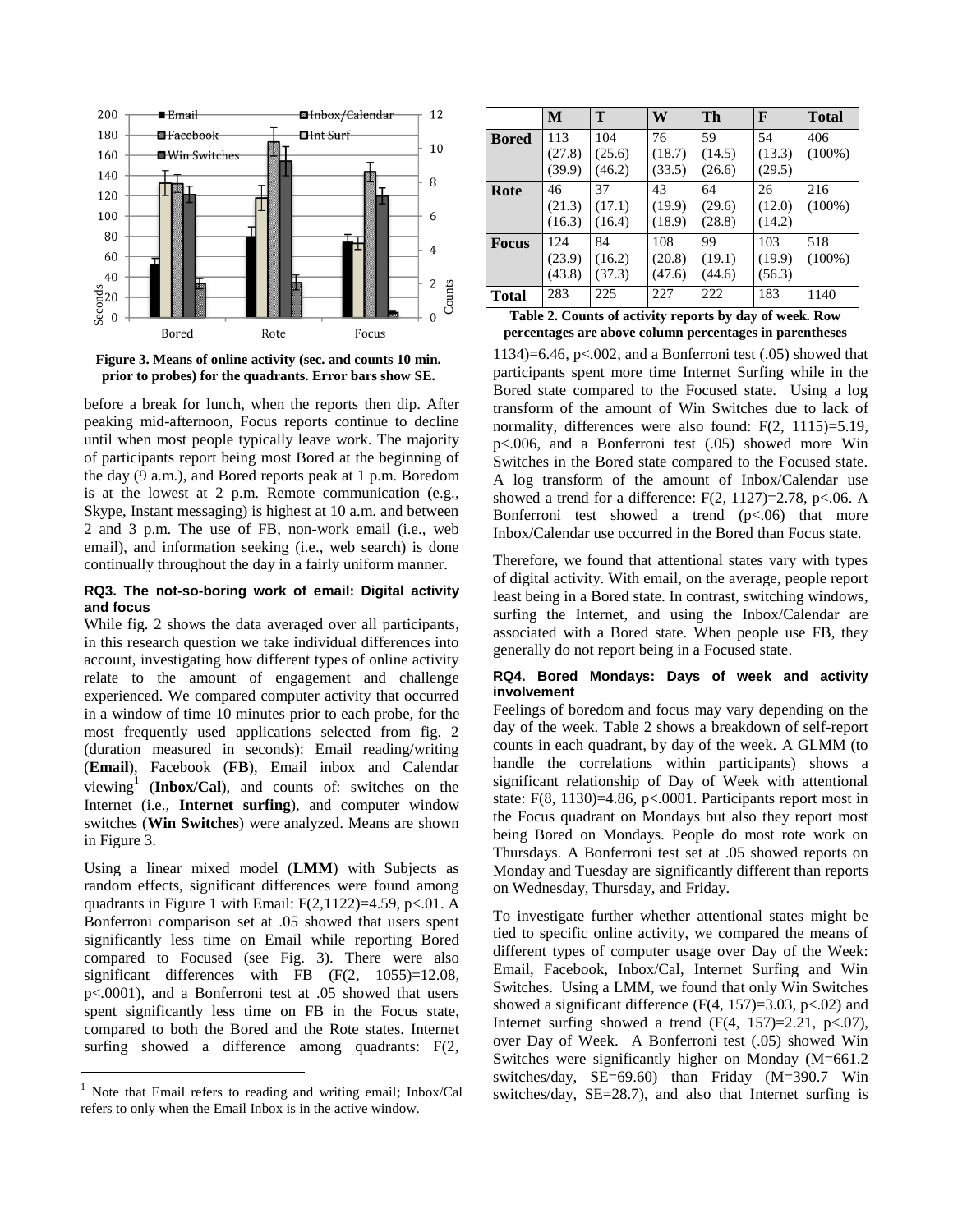|                                     | <b>First</b><br>hour | Last<br>hour       | $\mathbf{t}$ | p        |
|-------------------------------------|----------------------|--------------------|--------------|----------|
| $\overline{\text{Email}}^1$ (sec.)  | 332.85<br>(38.91)    | 251.38<br>(35.53)  | 2.22         | $.03*$   |
| Web Email<br>(sec.)                 | 39.26<br>(11.27)     | 29.23<br>(7.89)    | .84          | .40      |
| Facebook (sec.)                     | 56.78<br>(13.51)     | 75.29<br>(21.95)   | $-.75$       | .46      |
| Inbox/Cal (sec.)                    | 870.72<br>(63.52)    | 608.78<br>(58.92)  | 3.58         | $.0001*$ |
| <b>Internet Surfing</b><br>(counts) | 36.33<br>(44.33)     | 33.49<br>(45.35)   | .84          | .40      |
| <b>Win Switches</b><br>(counts)     | 91.60<br>(6.42)      | 79.23<br>(6.21)    | 2.06         | $.04*$   |
| <b>Productivity</b><br>Apps (sec.)  | 252.72<br>(517.35)   | 411.36<br>(825.25) | $-2.28$      | .02      |

#### **Table 3. Means (SE) in seconds of online activity in the first and last hour of the day. \*=p<.05.**

higher on Monday (M=280.8 switches/day, SE=42.9) than Friday (M=151.3 switches/day, SE=16.2). Interestingly, Table 2 shows about double the incidence of reports in the Bored quadrant on Monday (27.8%) compared to Friday (13.3%), along with higher window switching and Internet surfing. Thus, we find a relationship with online activity and Mondays, the day when people report being the most bored, but at the same time also the most focused.

#### **RQ5a. Activity involvement: beginning and end of day**

Are people more focused or bored at the beginning or end of the day? We contrasted self-reports at the beginning and end of the day along with the change in online activity. For beginning and end times of day, we used the first and last hour of each participant's data. To correct for a lack of normality in the distributions, we did log transforms of Email and Win Switches. We also analyzed Web email as this is non-work email and could be related to boredom.

A related-samples Wilcoxon-signed rank test showed no difference in proportion of self-reports in the Focused or Rote quadrants in the first and last hour of the day. A slight trend shows that participants reported being more Bored at the beginning rather than at the end of the day,  $p=10$ . A paired t-test showed no significant difference in Valence or Arousal.

A paired t-test of First and Last Hour (Table 3) shows that significantly more time is invested in managing corporate email in the first, compared to the last, hour. We also find that more time is spent with the Inbox/Cal as an active window in the first, compared to the last, hour. Our participants switched windows significantly more in the first hour, compared to the last hour. Productivity App usage shows the contrary: significantly more time is spent in the last, compared to the first hour of the day.

|                                     | <b>Before</b><br>Mid-day<br>break | After<br>Mid-day<br>break | $\mathbf{f}$ | p      |
|-------------------------------------|-----------------------------------|---------------------------|--------------|--------|
| <b>Corporate Email</b><br>(sec.)    | 321.53<br>(49.24)                 | 276.63<br>(50.85)         | .64          | .52    |
| <b>Web Email</b><br>(sec.)          | 43.50<br>(18.43)                  | 101.63<br>(35.89)         | $-2.28$      | $.03*$ |
| Facebook<br>(sec.)                  | 47.10<br>(12.30)                  | 104.38<br>(32.76)         | $-2.00$      | $.05*$ |
| Inbox/Cal<br>(sec.)                 | 843.00<br>(91.76)                 | 712.44<br>(79.38)         | 1.13         | .26    |
| <b>Internet Surfing</b><br>(counts) | 39.13<br>(6.57)                   | 41.57<br>(8.28)           | $-.28$       | .78    |
| <b>Win Switches</b><br>(counts)     | 89.72<br>(9.74)                   | 97.81<br>(11.68)          | $-.62$       | .54    |
| <b>Productivity</b><br>Apps (sec.)  | 285.14<br>(70.12)                 | 442.74<br>(87.31)         | $-1.66$      | .10    |

**Table 4. Means (SE) in seconds of online activity in the hour before and after a mid-day break. \*=p<.05.** 

### **Q5b. Activity involvement: before and after a mid-day break**

We examined self-reports in the hour before and after a mid-day break (i.e., lunch). Mid-day break was defined as: 1) a break of 20 minutes or longer in computer activity) between the hours of 11 a.m. and 2 p.m. (which is when the company cafeteria was open), and 2) if participants responded in the first probe after the break that they had had a scheduled face-to-face meeting, then this break was excluded from analysis. As not all people who took a break may have eaten lunch, we label this as a "mid-day" break.

A related-samples Wilcoxon-signed rank test showed no difference in proportion of self-reports in any of the quadrants before and after the mid-day break (Table 4). A paired t-test showed no difference in Valence or Arousal.

A paired t-test revealed that only Web email and Facebook showed significant differences before and after a mid-day break. In both cases, the usage increased after the break. A weak trend showed that productivity apps increased as well.

## **DISCUSSION AND CONCLUSIONS**

While a large body of research in multitasking has focused on distractions, our research examines the alternative view– -various levels of activity engagement in the workplace, in particular, an attentional state of 'Focus.' Our study provides three main contributions: a theoretical framework to explain different attentional states in the workplace; a novel methodology combining computer activity logging with the user's perceptions; and empirical results showing how different attentional states are associated with contextual factors in the workplace: valence and mood, online activity, time of day, time during the week, and the role of breaks.

In sum, our results show that overall, our participants had more focused attention than boredom in the workplace.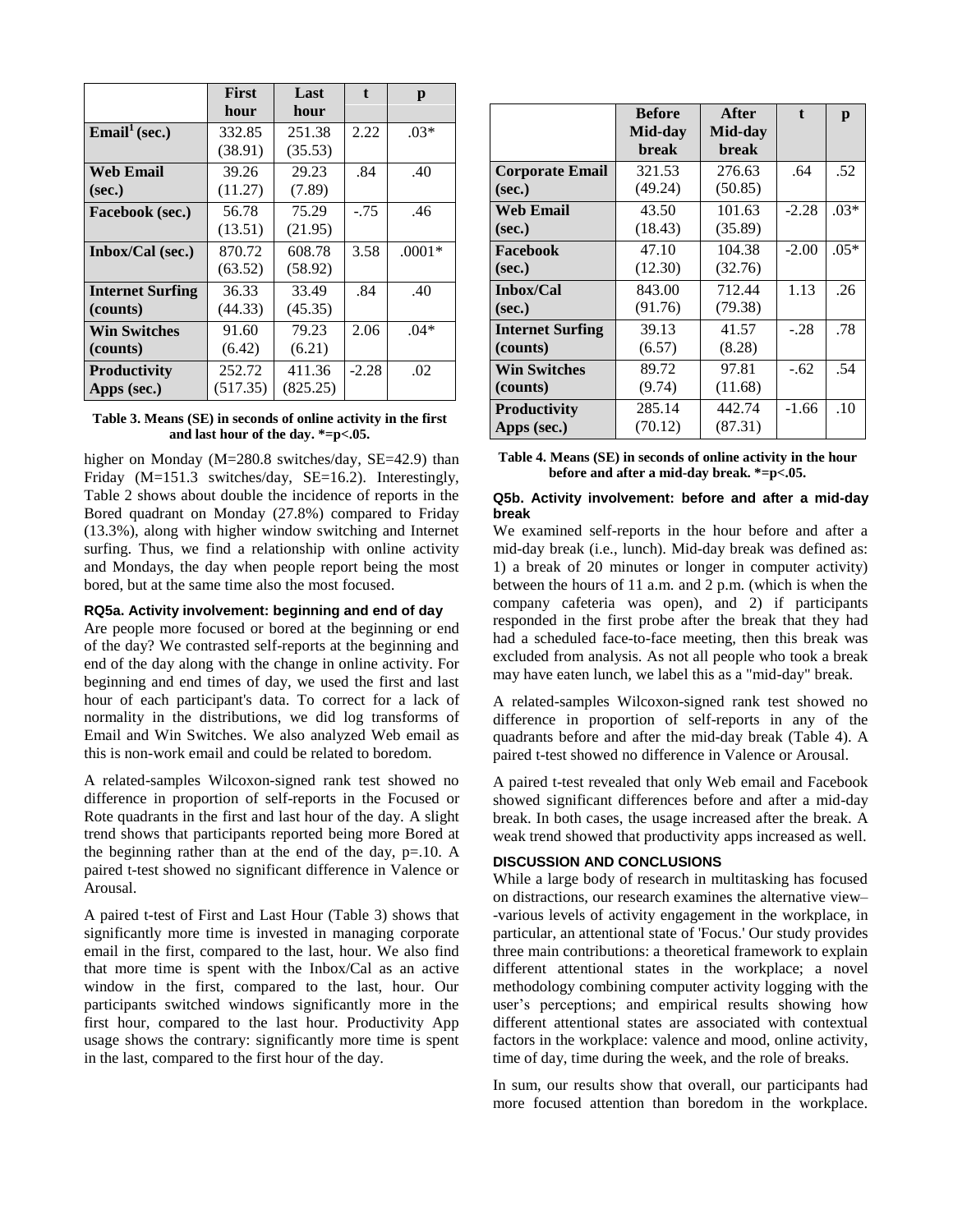Focus peaks mid-afternoon while boredom peaks earlier in the afternoon. Unexpectedly, we found that people are happiest doing rote work; we explain this by showing that focused work can involve stress. We also found that people's attentional states shift as their online activities change, e.g., email can be rote or focused work while Facebook does not require focused attention. We also found that day of the week is associated with attentional state: Mondays appear to be people's most bored day. Our result contributes to the debate on whether a "Blue Monday" effect exists, cf [22]: perhaps on Mondays people are not "blue" but rather bored.

Previous studies of tracking workplace behavior with ethnographic and automated methods (e.g. [\[7,](#page-9-1) [15\]](#page-9-4)) did not capture the user perspective. For example, it could not be known how engaged a user was with a window in active use. With our experience sampling method we were able to periodically gain insight into what the user was experiencing at the time that the computer windows were actively being used. This enabled us to understand on the average how people experience online activity, e.g., that when people switch windows they are bored. We hope that these results can lead to further research.

While being in a state of flow (high challenge and high skill, associated with high engagement) is thought to result in increased happiness and satisfaction [\[3\]](#page-9-9), the corresponding state of Focus in our framework does not yield the most happiness. In fact, our participants were happiest when doing rote work. Our result of Focus selfreports is consistent with findings of Schallberger [\[19\]](#page-9-12), who found that high challenging activities at work are associated with *both* negative and positive "activation", which refers to both high positive energy and high stressful feelings. Similarly, our results are loosely related to findings by Tschal et al. [\[24\]](#page-9-19), who cite evidence supporting both replenishing and depleting effects of positive events in the workplace. Our results are counter to those found in flow and absorption studies which generally find highly positive experiences [\[1,](#page-9-6) [3\]](#page-9-9) which suggests that our Focus state is distinct from a state of flow or absorption. We found that activities that demand high engagement and high challenge can in fact also involve stress, as well as happiness.

Our framework can be used by others to assess engagement and challenge in work activities. Our results are based on repeated responses of participants over a period of five days, roughly 40 hours. Though Engagement and Challenge have been validated as separate dimensions capturing experience, as a first step our results suggest "situational validity", or the internal logic [\[9\]](#page-9-14) of the framework. The probes occurred in a variety of contexts and times yet on the whole seemed to capture what is intuitive.

Our study shows how different attentional states vary in the workplace according to context: type of online activity, time of day, and even day of the week. We had expected to find higher focus reports at the start of the workday and

after a mid-day break, but various contextual factors and individual differences could explain this. A future study could target analyzing attentional states at key times to test whether breaks can replenish attentional resources [\[23\]](#page-9-23).

Our work extends the multitasking literature which has so far been agnostic about attention *before* a distraction. It is possible that if people are doing boring or rote work, they might be more easily distracted, and thus susceptible to interruptions. Our FB result (RQ3) is consistent with this idea: people are not focused when they use FB. Similarly, Internet surfing and window switching are both associated with the Bored state, activities we think of as interruptions. Thus, our work raises the question: it may not be the interruptions that break focus; it may be that lack of focus comes *first*, leading to susceptibility to interruptions.

The results of this study suggest that people may gradually move into a Focused state (see Figure 3). Activities that are more personal and less critical, e.g., Facebook and personal email, may allow people to slowly ease into a more engaging and productive state when they more heavily use Productivity Applications, as we found.

How can these results be used in practice? We provide a methodology for assessing people's attentional states as focused, bored, or doing rote work, which can be applied in a range of studies, for example in examining the effects of tool adoption or organizational interventions. Our results provide basic and valuable information about workplace behavior that can lead to further studies on how to promote focus. Further, our results can help address a long-standing question in the domain of interruption and multitasking: when are opportune moments to interrupt? We would propose *not* interrupting users when they are in the focus state unless the topic of interruption is of high priority or is highly related to the work in focus. Finally, we believe that our results can be used to inform the design of workplace tools so they can promote more focus during use.

#### **Limitations**

Our participants were highly educated information workers (all had at least a Bachelor's degree). We must be cautious in generalizing our results to a broader sample. However, our sample of 32 participants is more than double that of other work observation studies, e.g., [\[4,](#page-9-0) [7\]](#page-9-1). We feel that data collected for five full days per person enabled us to analyze the variability of attentional states across a range of contexts. Also, the experience sampling methodology can interrupt participants. We did carefully instruct participants not to reflect their annoyance of the probe in their rating.

We realize that our attentional state labels may not reflect the true construct of what we were measuring. Quite literally, participants were rating how engaged and challenged they felt at that moment. It is therefore more accurate to consider the quadrants in our framework in terms of these dimensions than the referent labels we used.